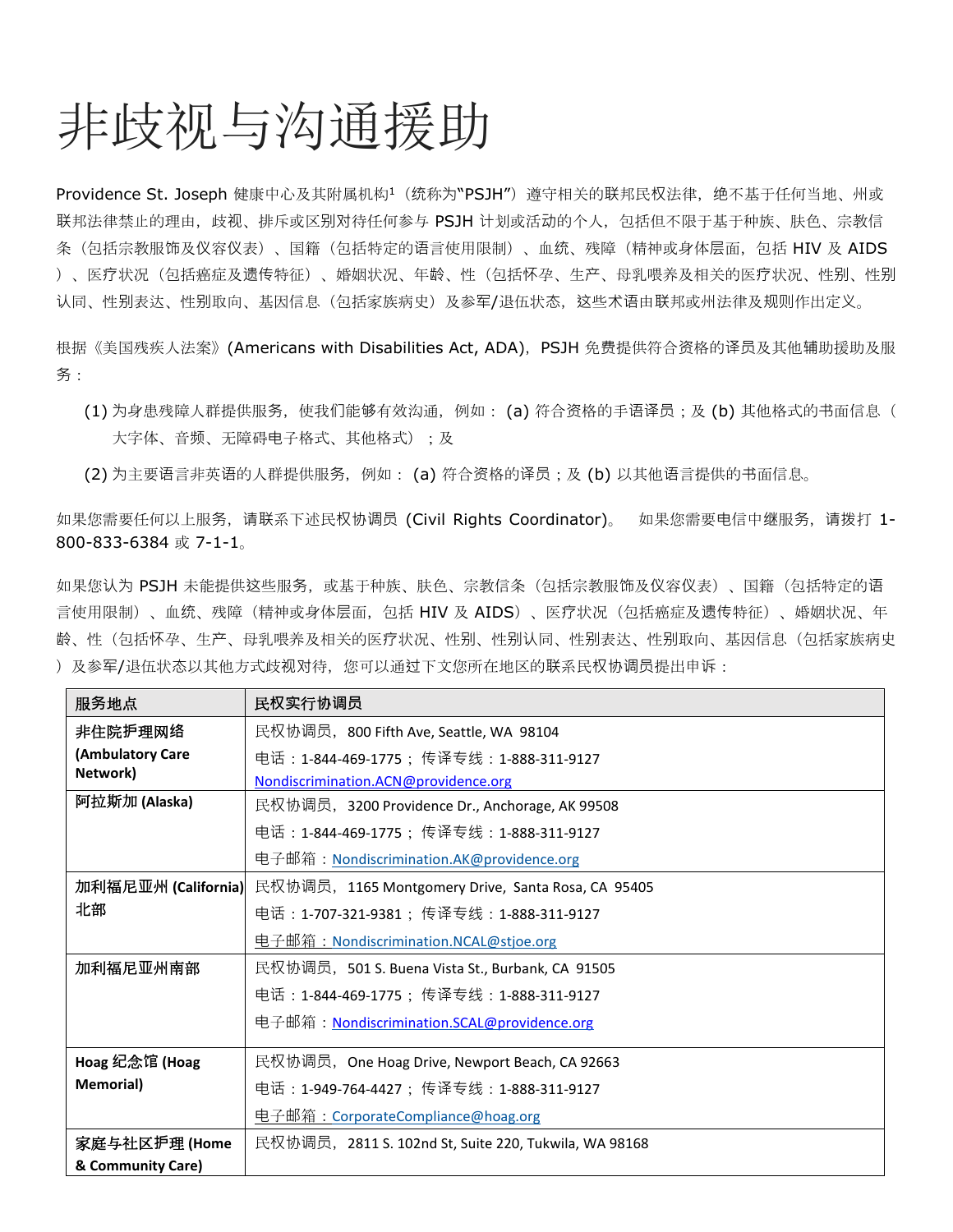| 服务地点                                   | 民权实行协调员                                                                          |
|----------------------------------------|----------------------------------------------------------------------------------|
|                                        | 电话: 1-844-469-1775 传译专线: 1-888-311-9127                                          |
|                                        | 电子邮箱: Nondiscrimination.HCC@providence.org                                       |
| 蒙大拿州 (Montana)                         | 民权协调员, 1801 Lind Avenue SW, Renton, WA 98057                                     |
|                                        | 电话: 1-844-469-1775; 传译专线: 1-888-311-9127                                         |
|                                        | 电子邮箱: Nondiscrimination.MT@providence.org                                        |
| 俄勒冈州 (Oregon)                          | 民权协调员, 4706 NE Glisan St., Portland, OR 97213                                    |
|                                        | 电话:1-844-469-1775; 传译专线:1-888-311-9127                                           |
|                                        | 电子邮箱: <u>Nondiscrimination.OR@providence.org</u>                                 |
| 得克萨斯州 (Texas)/新墨                       | 民权协调员, 3615 19 <sup>th</sup> St. Box 337, Lubbock, TX 79410                      |
| 西哥州 (New Mexico)                       | 电话:1-844-469-1775; 传译专线:1-888-311-9127                                           |
|                                        | 电子邮箱: Nondiscrimination.TXNM@providence.org                                      |
| 卡德拉克 (Kadlec)                          | 民权协调员, 888 Swift Blvd, Richland, WA 99352                                        |
|                                        | 电话: 1-844-469-1775; 传译专线: 1-888-311-9127                                         |
|                                        | Nondiscrimination.KMC@providence.org                                             |
| 太平洋医疗中心 (Pacific                       | 民权协调员, 1200 12th Avenue South, Seattle, WA 98144                                 |
| <b>Medical Centers,</b><br>PacMed)     | 电话: 1-844-469-1775; 传译专线: 1-888-311-9127                                         |
| 瑞典 (Swedish)                           | Nondiscrimination@pacmed.org                                                     |
|                                        | 民权协调员, 747 Broadway, Seattle, WA 98122                                           |
|                                        | 电话:(206) 215-2613;传译专线:1-888-311-9127                                            |
|                                        | 电子邮箱: Compliance@swedish.org                                                     |
| 华盛顿 (Washington) 东<br>部                | 民权协调员, 101 West 8th Ave, Spokane, WA 99204                                       |
| (Providence 健康中心)                      | 电话:1-844-469-1775; 传译专线:1-888-311-9127<br>Nondiscrimination.PHC@providence.org   |
| 华盛顿西北部                                 | 民权协调员, 1321 Colby Avenue, Everett, WA 98201                                      |
| (Northwest Washington)                 | 电话:1-844-469-1775;传译专线:1-888-311-9127                                            |
| 【西雅图 (Seattle) 北部                      | Nondiscrimination.NWR@providence.org                                             |
|                                        |                                                                                  |
| 华盛顿东南部 (Southeast                      | 民权协调员, 401 W Poplar St, Walla Walla, WA 99362                                    |
| <b>Washington</b> )<br>(瓦拉瓦拉/三城 (Walla | 电话:1-844-469-1775;传译专线:1-888-311-9127                                            |
| Walla/Tri-cities))                     | Nondiscrimination.SER@providence.org                                             |
|                                        |                                                                                  |
| 华盛顿西南部                                 | 民权协调员, 413 Lilly Road NE, Olympia, WA 98506                                      |
| (Southwest Washington)<br>(西雅图南部)      | 电话: 1-844-469-1775; 传译专线: 1-888-311-9127                                         |
|                                        | Nondiscrimination.SWR@providence.org                                             |
| 针对所有地区的二级上诉                            | PSJH——无歧视上诉, Risk and Claims Division, 1801 Lind Ave.SW, Renton, WA 98057 电话: 1- |
|                                        | 844-469-1775; 传译专线: 1-888-311-9127                                               |
|                                        | 电子邮箱: <u>Nondiscrimination.PSJH@providence.org</u>                               |

更新日期 2021 年 3 月 25 日

您可以亲身造访或通过邮件、传真或电子邮件提出申诉。 如果您在提出申诉上需要帮助,上方所列的 民权协调员能够帮助您。